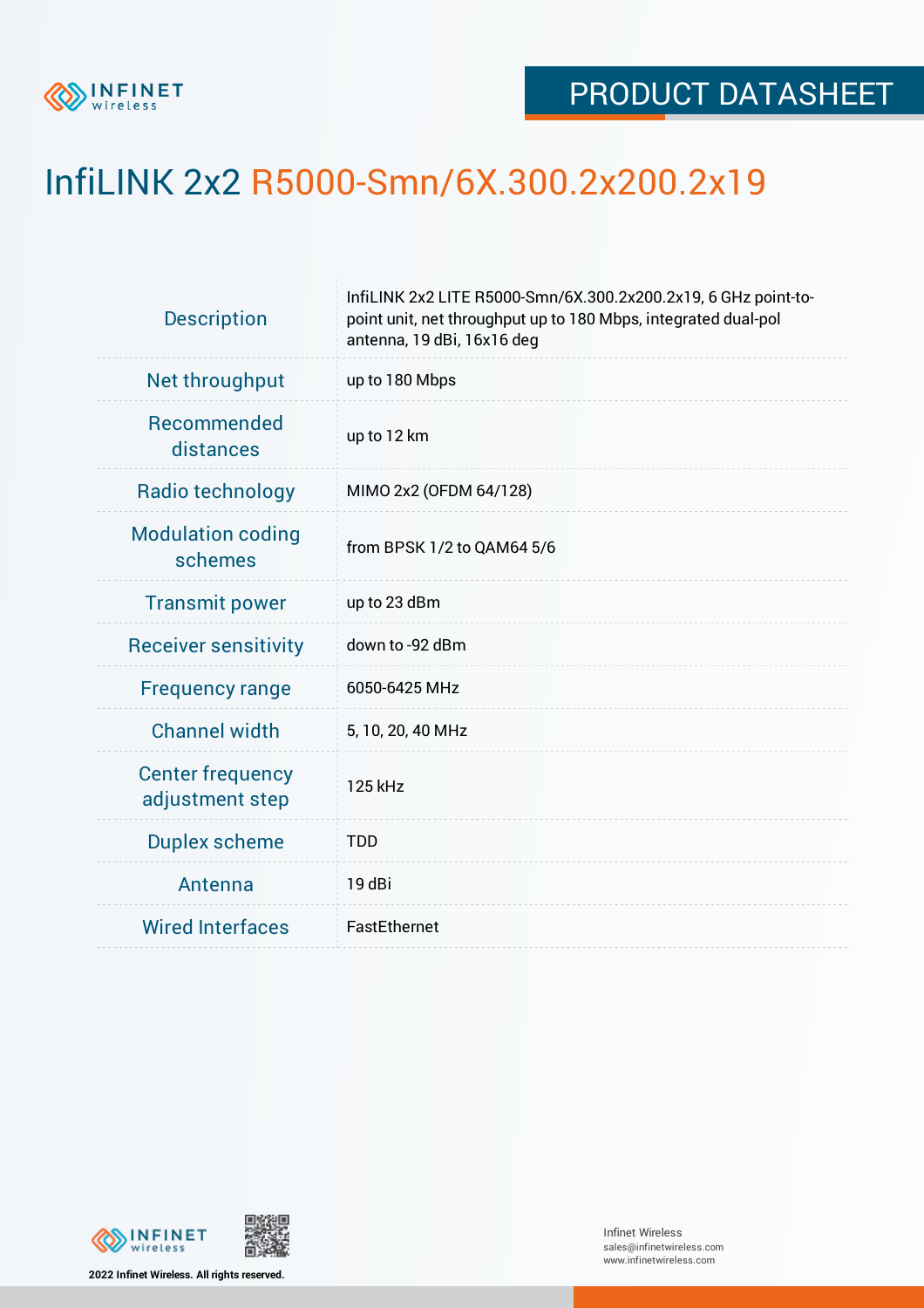

## PRODUCT DATASHEET

## InfiLINK 2x2 R5000-Smn/6X.300.2x200.2x19

| Consumption                | up to 15 W                                                                                                                                                                                                                                                                                                    |                      |                |                 |      |                      |  |  |
|----------------------------|---------------------------------------------------------------------------------------------------------------------------------------------------------------------------------------------------------------------------------------------------------------------------------------------------------------|----------------------|----------------|-----------------|------|----------------------|--|--|
| <b>Power options</b>       | 110-240 VAC @ 50/60 Hz, +956 VDC                                                                                                                                                                                                                                                                              |                      |                |                 |      |                      |  |  |
| <b>Outdoor Unit (ODU)</b>  | 209 x 206 x 72 mm, 1.0 kg                                                                                                                                                                                                                                                                                     |                      |                |                 |      |                      |  |  |
|                            |                                                                                                                                                                                                                                                                                                               |                      |                |                 |      |                      |  |  |
| <b>Part Number Options</b> | Prefix                                                                                                                                                                                                                                                                                                        | Freq.<br><b>Band</b> | <b>Bitrate</b> | Output<br>Power | Ant. | Capacity             |  |  |
|                            | R5000-<br>Smn                                                                                                                                                                                                                                                                                                 | 6X                   | 300            | 2x200           | 2x19 | 8<br>20<br>50<br>300 |  |  |
| <b>Part Number Example</b> | R5000-Smn/6X.300.2x200.2x19 50                                                                                                                                                                                                                                                                                |                      |                |                 |      |                      |  |  |
| <b>Packing List</b>        | - Outdoor unit R5000-Smn/6X.300.2x200.2x19 - 1 pcs.<br>- Power Supply IDU-CPE(48V) - 1 pcs.<br>- Power Cord - 1 pcs.<br>- Cable Gland - 1 pcs.<br>- Standard RJ-45 connector - 1 pcs.<br>- Shielded RJ-45 connector - 1 pcs.<br>- RJ-45 Plug Cap - 1 pcs.<br>- Clamp - 2 pcs.<br>- Quick Start Guide - 1 pcs. |                      |                |                 |      |                      |  |  |

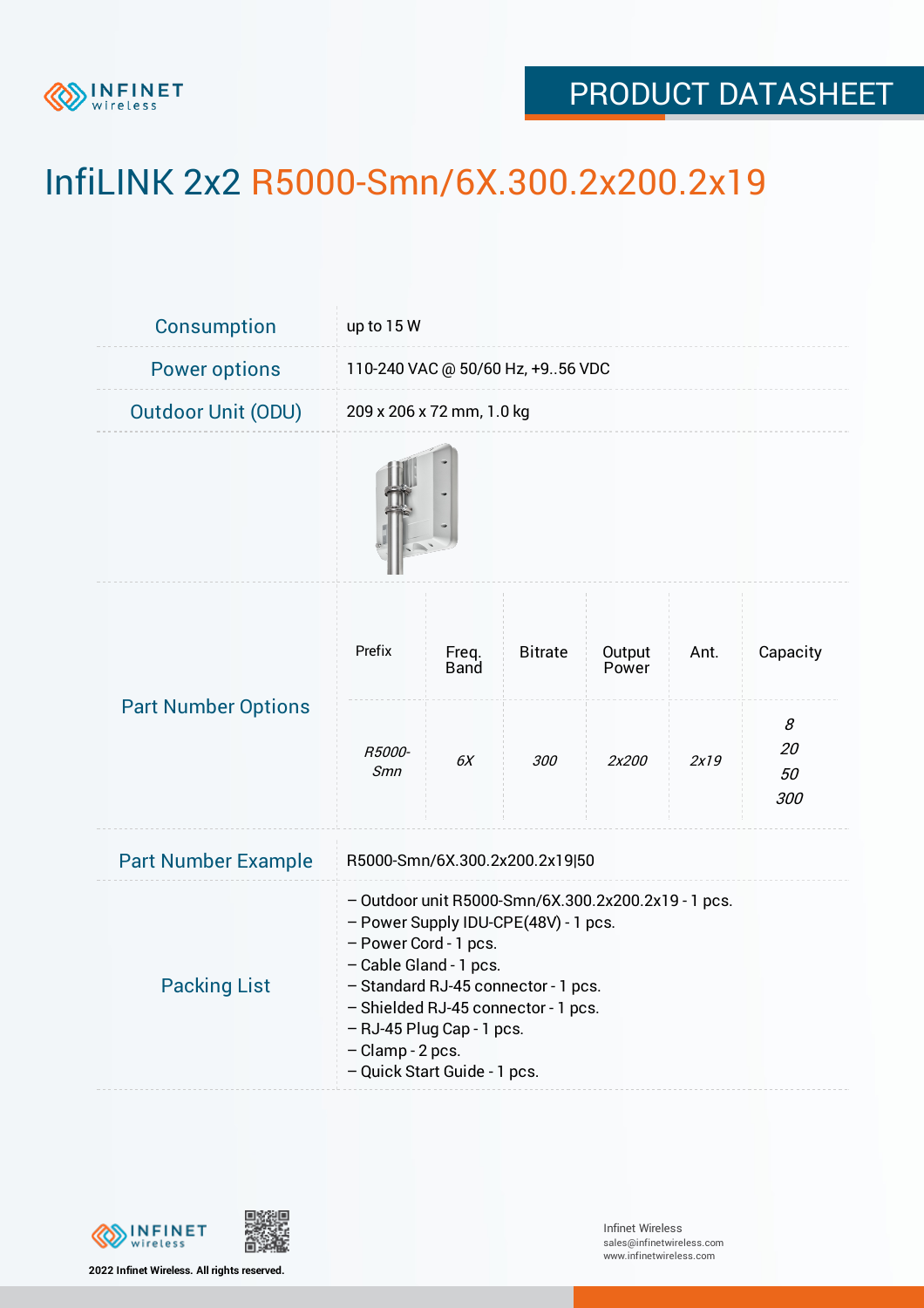

## PRODUCT DATASHEET

# InfiLINK 2x2 R5000-Smn/6X.300.2x200.2x19

### Features

#### **RADIO**

- **Voice/RTP Aware Superpacketing**
- **DFS**
- **Automatic Bitrate Control** Þ
- Þ **Automatic Transmit Power Control**
- ь **TDD synchronization using AUX-ODU-SYNC (excluding Smn/Lmn)**
- **Spectrum Analyzer mode** ۰
- **Channel testing tools** ١

#### **NETWORKING**

- **Ethernet-over-IP and IP-over-IP tunneling**
- Þ **ARP protocol support**
- ۱ **MAC/IP filtering**
- Þ **Full-fledged 2nd layer switch**
- Þ **RIPv2 / OSPFv2 /static routing**
- **L2/L3 Firewall** Þ
- **NAT (multipool, H.323-aware)** Þ
- Þ **DHCP client/server/relay**

#### **MANAGEMENT FEATURES**

- **Various Management Protocols: HTTP, HTTPS, Telnet, SSH, SNMP v1/2c/3 (MIB-II and proprietary MIBs)**
- **Graphical User Interface**
- **LED Indication: power status, wireless and wired link status, signal level**
- **Antenna alignment tool**
- ٠ **Automatic software update**
- **Online monitoring with proprietary EMS InfiMONITOR.**

#### **QUALITY-OF-SERVICE**

- **17 priority queues**
- **IEEE 802.1p support**
- **IP TOS / DiffServ support**
- ٠ **Full voice support**
- **Traffic limiting (absolute, relative, mixed)** ٠
- **Traffic redirection**